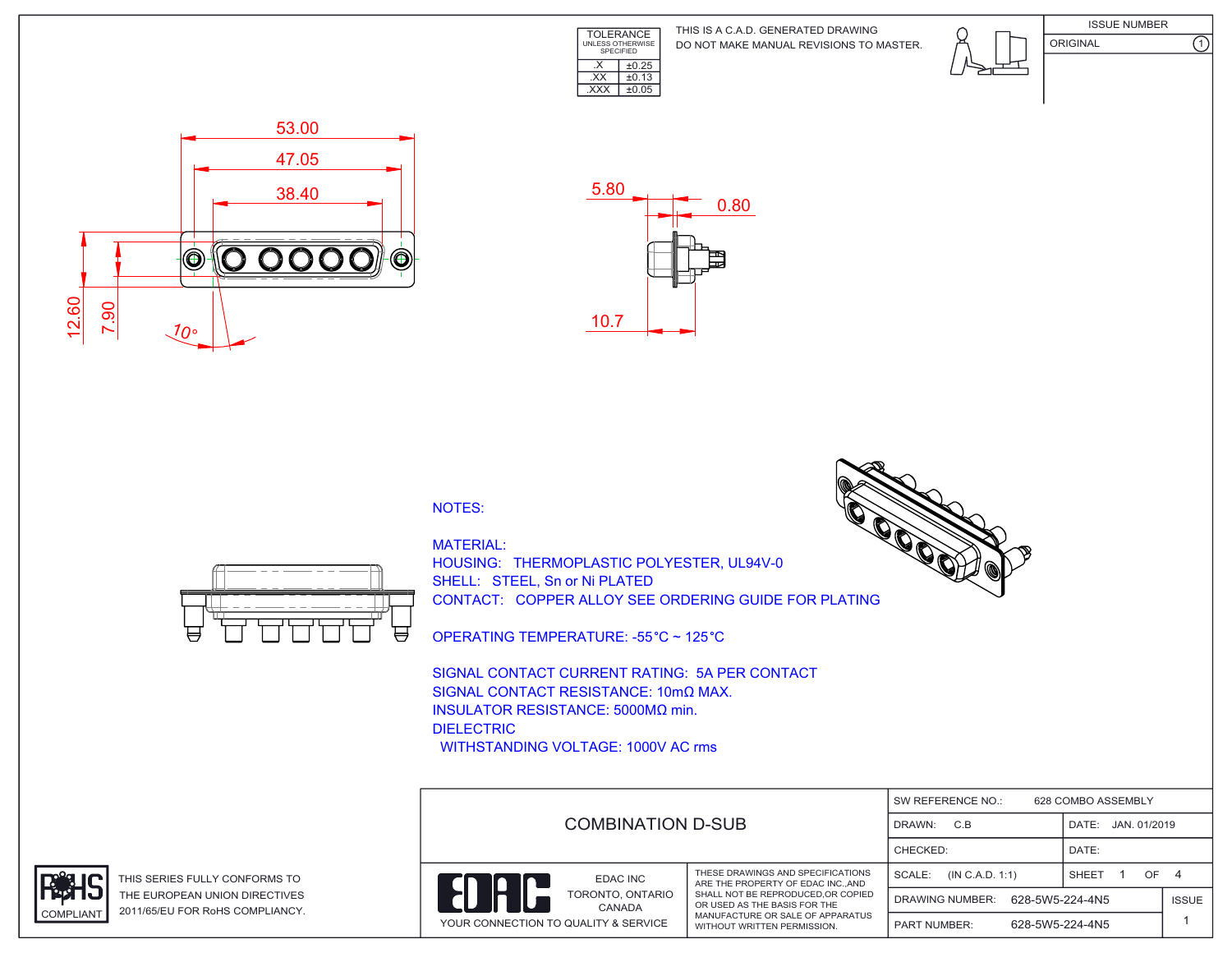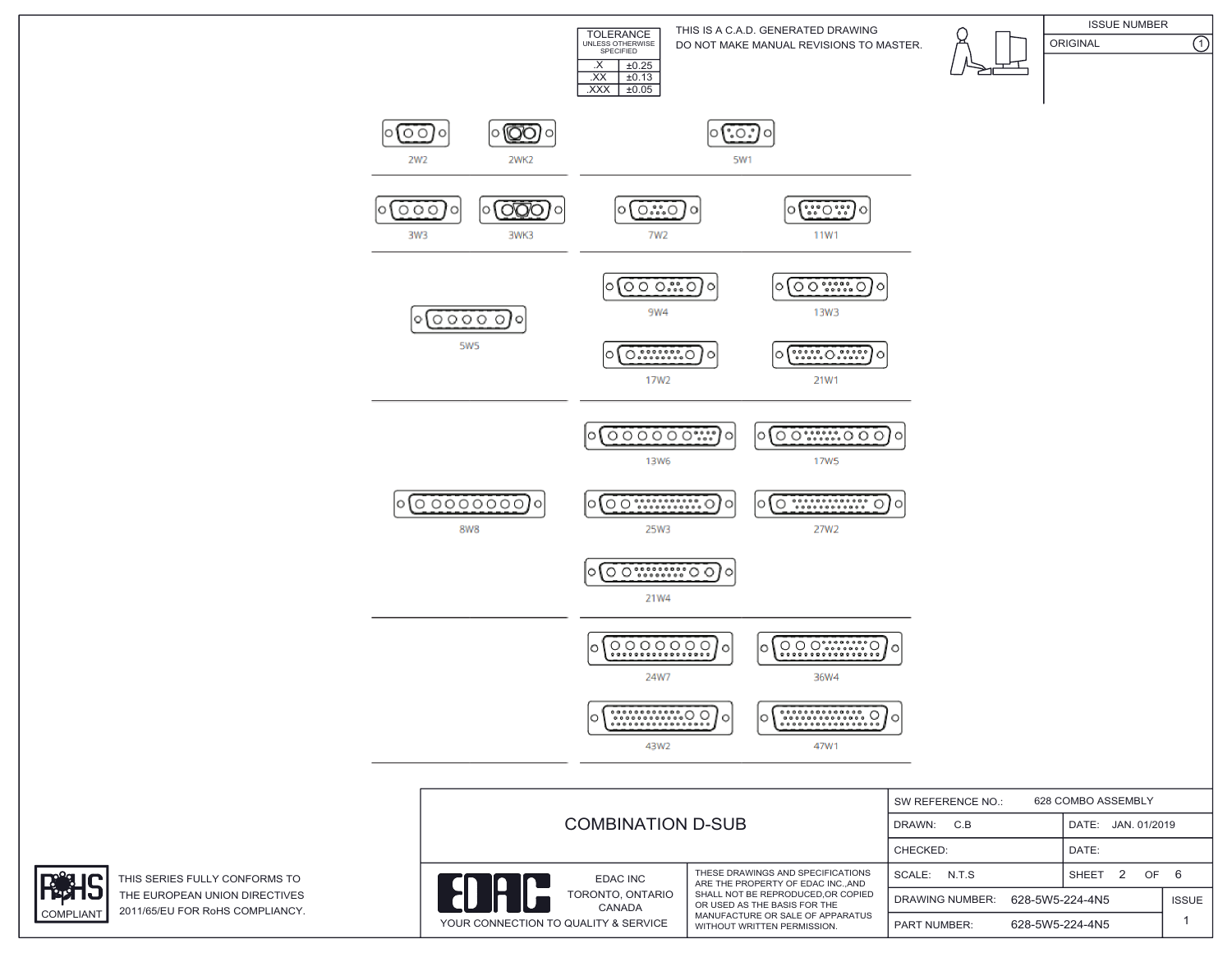**ISSUE NUMBER** THIS IS A C.A.D. GENERATED DRAWING TOLERANCE<br>UNLESS OTHERWISE<br>SPECIFIED ORIGINAL DO NOT MAKE MANUAL REVISIONS TO MASTER.  $X \mid \pm 0.25$  $\overline{XX}$   $\pm 0.13$  $\overline{XXX}$   $\pm 0.05$ 



 $\overline{\Omega}$ 



 $2\pi$ 



27W2 Male/Female



21W1 Male/Female



| <b>COMBINATION D-SUB</b>                                                                    |                                                                                                                                                                                                                | 628 COMBO ASSEMBLY<br>SW REFERENCE NO.: |                       |              |  |
|---------------------------------------------------------------------------------------------|----------------------------------------------------------------------------------------------------------------------------------------------------------------------------------------------------------------|-----------------------------------------|-----------------------|--------------|--|
|                                                                                             |                                                                                                                                                                                                                | DRAWN:<br>C.B                           | JAN. 01/2019<br>DATE: |              |  |
|                                                                                             |                                                                                                                                                                                                                | CHECKED:                                | DATE:                 |              |  |
| EDAC INC<br><b>EN</b><br>TORONTO, ONTARIO<br>CANADA<br>YOUR CONNECTION TO QUALITY & SERVICE | THESE DRAWINGS AND SPECIFICATIONS<br>ARE THE PROPERTY OF EDAC INC. AND<br>SHALL NOT BE REPRODUCED.OR COPIED<br>OR USED AS THE BASIS FOR THE<br>MANUFACTURE OR SALE OF APPARATUS<br>WITHOUT WRITTEN PERMISSION. | SCALE: N.T.S.                           | 3<br>OF<br>SHEET      |              |  |
|                                                                                             |                                                                                                                                                                                                                | 628-5W5-224-4N5<br>DRAWING NUMBER:      |                       | <b>ISSUE</b> |  |
|                                                                                             |                                                                                                                                                                                                                | 628-5W5-224-4N5<br><b>PART NUMBER:</b>  |                       |              |  |

2W2 / 2WK2

5W5 Male

5W5 Female

47.00

23.53

23.53



5W1 Male/Female





7W2 Male/Female

8W8 Male

8W8 Female

31.76





11W1 Male/Female



17W2 Male/Female

CURRENT RATING / ØA  $10A / 2.2$  $20A / 3.3$ 30A / 3.7 40A / 4.2



THIS SERIES FULLY CONFORMS TO THE EUROPEAN UNION DIRECTIVES 2011/65/EU FOR RoHS COMPLIANCY. **COMPLIANT**